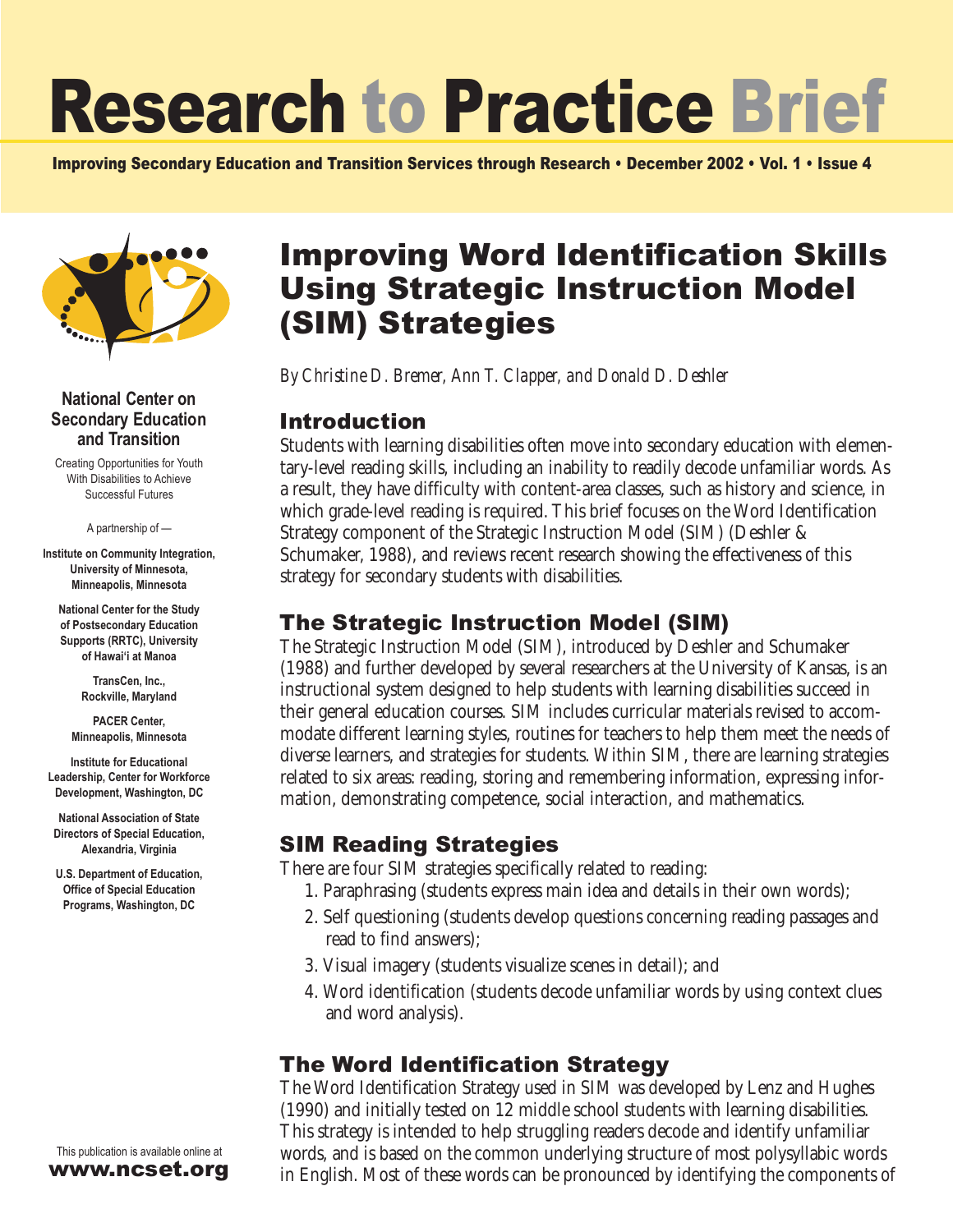**2**the words (prefixes, suffixes, and stems) and then applying three syllabication rules to the stem word. In this approach, prefixes and suffixes are loosely defined as recognizable groups of letters that the student can pronounce.

As described by Lenz and Hughes (1990), there are seven steps to identifying an unknown word. The steps are remembered using the first-letter mnemonic, DISSECT:

- Step 1: **D**iscover the context. This step requires the student to skip over the unknown word and read to the end of the sentence. Then, the student uses the apparent meaning of the sentence to guess what word might best fit. If the guess does not match the unknown word, the student moves on to the next step.
- Step 2: **I**solate the prefix. In this step, students look for a pronounceable sequence of letters at the beginning of the word. Students are taught a list of prefixes to facilitate recognition. If a prefix is identified, the student draws a box around it to separate it visually from the rest of the word (for example, *inactivity, underachievement*).
- Step 3: **S**eparate the suffix. Using a procedure similar to Step 2, the student boxes off the suffix, if there is one (*inactivity, underachievement*).
- Step 4. **S**ay the stem. The student attempts to pronounce the stem (*activ, achieve*). If the stem cannot be named, the student moves on to Step 5.
- Step 5: **E**xamine the stem. In this step, the student divides the stem into small, pronounceable word parts, using "the Rules of Twos and Threes" (Lenz & Hughes, 1990, p. 151). The rules can be summarized as follows:
	- Rule 1: If the stem or part of the stem begins with a vowel, separate the first two letters; if it begins with a consonant, separate first three letters; continue to apply this rule until the end of the stem is reached (*ac\tiv, ac\hie\ve*).
	- Rule 2: If you can't make sense of the stem after using Rule 1, take off the first letter of the stem and use

Rule 1 for the remainder of the stem (*a\chi\ev\e*).

- Rule 3: When two vowels are together, use what you know about pronunciation (for example, pronounce two adjacent vowels as a single sound, and remember that a final *e* following a consonant is usually silent) and try the different possibilities (*a\ch¯iv, a\ch¯ev*).
- Step 6: **C**heck with someone. The student checks with a teacher, parent, or other person.
- Step 7: **T**ry the dictionary. The student looks up the word, uses pronunciation information to pronounce the word, and, if the word is unfamiliar, reads the definition.

Lenz and Hughes (1990) recommend that the strategy be fully employed only for those words that are most critical to understanding a passage of text, such as a word in a chapter heading. Bryant, Vaughn, Linan-Thompson, Ugel, Hamff, & Hougen (2000) note that this strategy works best when the word being analyzed is one that is already in the student's listening vocabulary.

#### Instructional Methodology

The instructional methodology used in teaching SIM strategies involves eight stages, with the following goals: (a) obtain a pre-training measure of students' skills and gain the students' commitment for learning; (b) make the students aware of the strategy steps, where the strategy can be applied, and how the strategy will benefit them; (c) demonstrate for students how to use the strategy; (d) ensure that students understand and can name the strategy steps; (e) ensure that students master the use of the strategy in simplified materials or situations; (f) ensure that students master the use of the strategy in materials and situations similar to those encountered in general education classes; (g) obtain a posttraining measure of students' skills; and (h) ensure that the students generalize the use of the strategy to general education classes (Ellis, Deshler, Lenz, Schumaker, & Clark, 1991).

The materials and procedures to be used by the learning specialist in these undertakings have been empirically validated in a series of studies (e.g., Hughes & Schumaker, 1991; Lenz & Hughes, 1990; Schmidt, Deshler, Schumaker & Alley, 1989).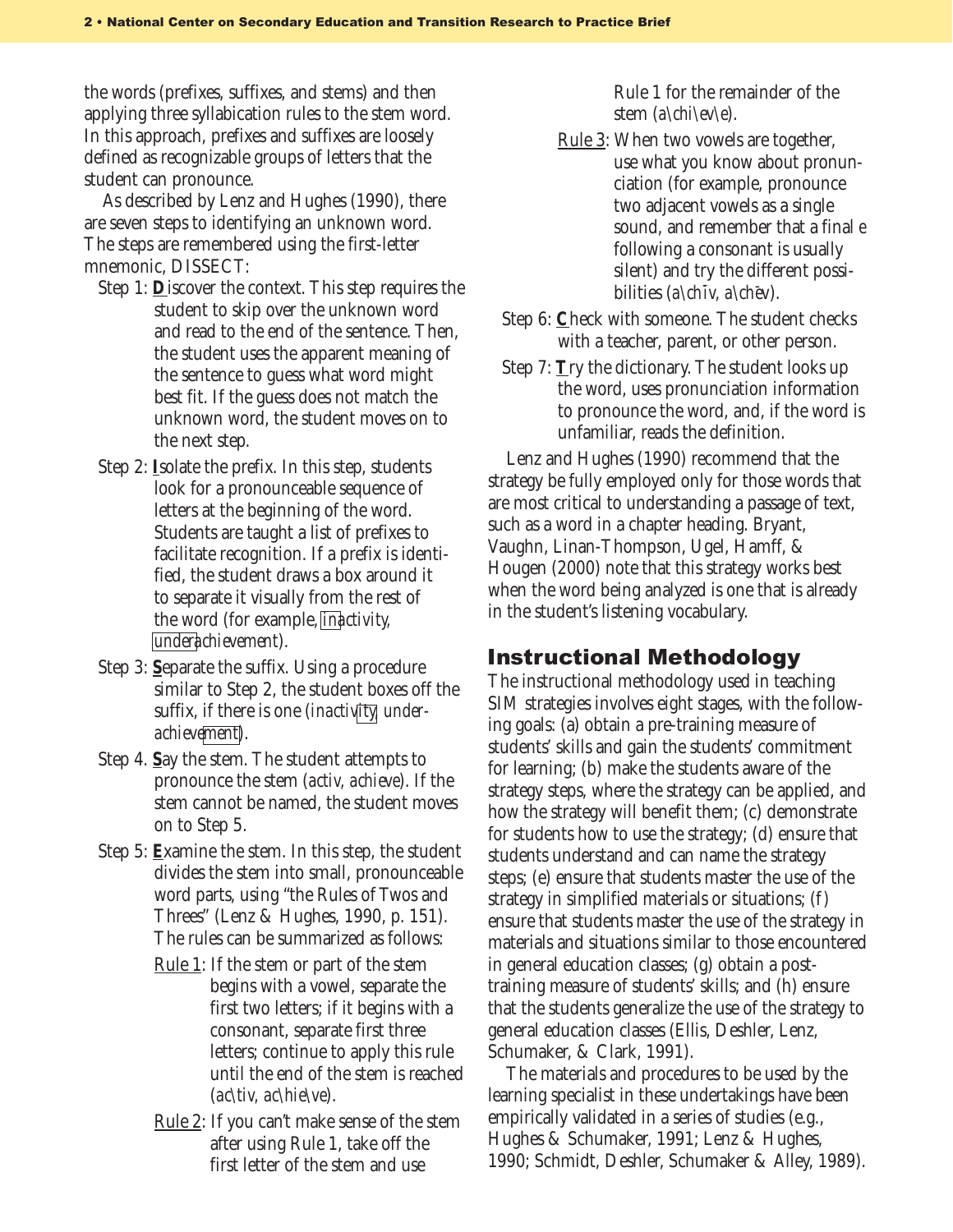Some of the materials have been published for teachers' use (e.g., Lenz, Schumaker, Deshler, & Beals, 1984; Schumaker, Deshler, & Denton, 1984; Van Reusen, Bos, Schumaker, & Deshler, 1987).

#### Recent Research on the Word Identification Strategy

Recent research by Woodruff, Schumaker, and Deshler (2002) has added to the evidence that the

**3** Word Identification Strategy helps struggling secondary readers improve their reading skills. In Michigan in 1998, teachers undertook a research project in which approximately 600 ninth grade students in one high school served as a treatment group and a group of ninth-grade students at another high school served as a comparison group. Both groups were pre-tested using the Slossen Diagnostic Screening Test for Reading using the

### Practitioner Perspectives

*Cathy Spriggs is an Instructional Facilitator at Turlock Junior High in Turlock, California. She agreed to be interviewed for this NCSET Brief.*

#### On the relationship between word identification and comprehension . . .

We turned word identification into a routine that could be used in a large class setting, and then coupled it with a comprehension strategy. What we found in our school was that the students were fairly good decoders, but their comprehension was very, very poor. We discovered that they didn't know they were supposed to be doing something in their minds when they were reading. They just read the words and didn't process them. So we started teaching them about what good readers do as they're reading, and how to pull out the main idea and the details.

#### On the impact of the Word Identification Strategy on

#### more proficient readers . . .

Right now, we're working with a group of students who were put into a medium level language arts class. Most of them were at least two years below grade level in their reading scores, and there was quite a range of decoding and comprehension skills. But we decided to go ahead and teach the decoding strategy to everybody, because we had so many students in the group who really needed it.

What's really interesting is that some of the students who had fairly good reading skills have told us that they are using the DISSECT strategy in their science and social studies classes. These students were the hardest sell, because they'd say, "Why am I doing this anyway? I'm already a pretty good decoder." So we've been pleased that they recognized situations where they needed to use the strategy and it helped them. So I don't feel like we wasted their time. I think that was important, because they were wondering, "Is this going to be useful or not?"

#### On the challenges of using SIM . . .

If there's anything that's on the "down side," it's that it takes time to learn how to implement the pieces. The "up side" is that you learn how to be a really great teacher, and that is what has come out of my involvement with SIM. I have become a much better teacher, because I have a really good understanding of what I have to do from beginning to end to help students learn. I need to describe. I need to model. I need to practice. I have to have varying levels of practice. So you really learn how to do that. But it's not going to happen in a year. It's going to take probably two or three years, but it's worth it.

#### On the unexpected benefits . . .

I have so many letters from students thanking me for teaching them strategies, especially DISSECT. It makes a huge difference for students, because it gives them tools for their mental toolbox. Then they can go out there and tackle the challenges of content area classes and be successful. That's what we're trying to do: keep kids in the core curriculum, not water it down.

I also have letters from teachers thanking me. They'll say, "You made a big difference in the way I think, the way I teach, and the way I deliver instruction to students." SIM is an absolutely powerful program. It can really make a difference in the lives of students and teachers.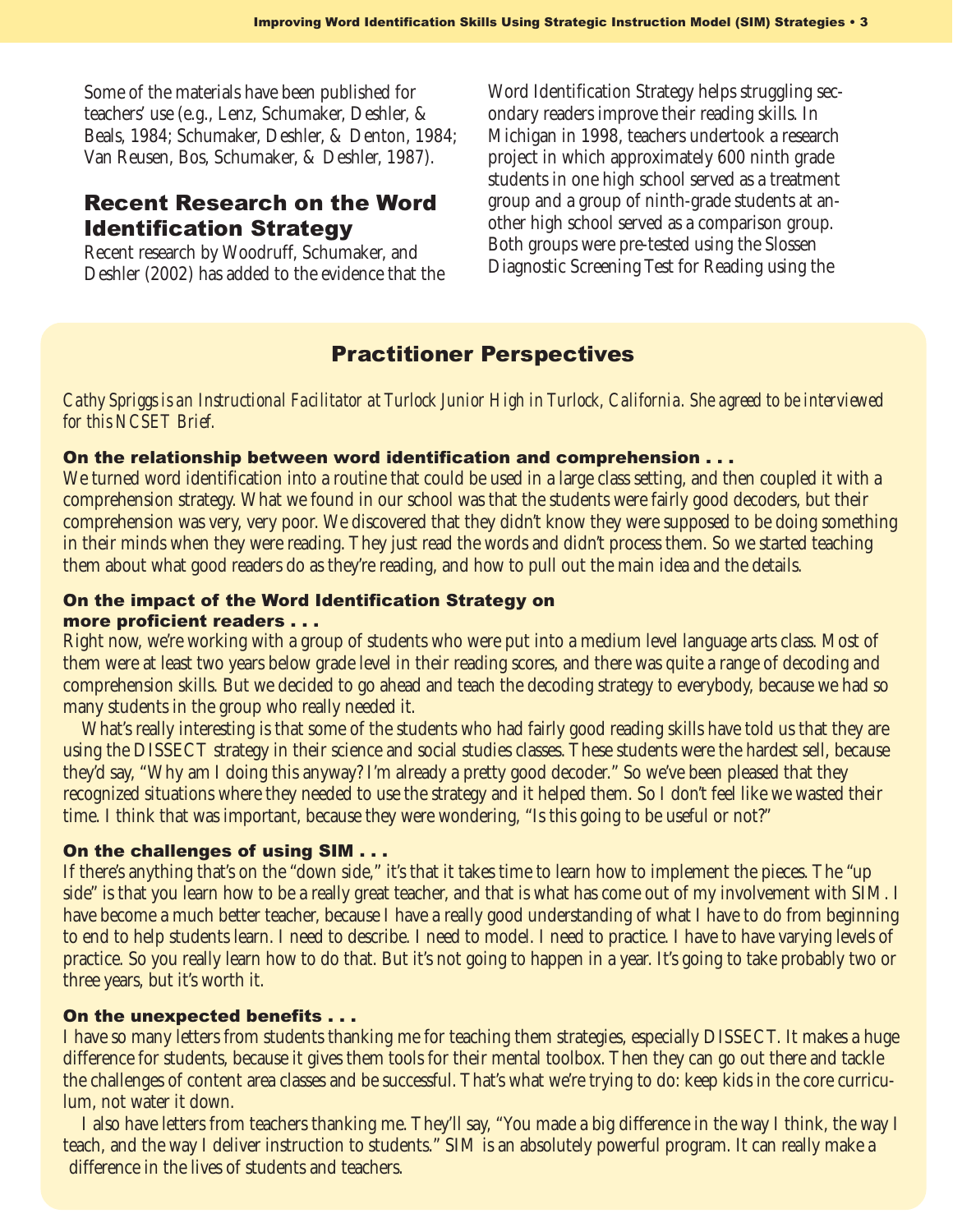Word Identification Subtest, Form A. Those students who scored at least two years below grade level at the targeted high school then received intensive reading instruction (50 minutes per day for three to eight weeks) on the Word Identification Strategy. The instruction was delivered in small groups of four or five students with one teacher. Students were pulled out of their regular English class, and then returned to their regular classes after reaching mastery. These students, and the students at the comparison high school, were then post-tested using Form B of the Slossen Diagnostic Screening Test for Reading Word Identification Subtest. Results were disaggregated for demographic subgroups. **Figure 1** shows the students' pre- and post-test scores for three demographic subgroups: male African-Americans, male Hispanics, and students with disabilities. These demographic subgroups were of interest because of national data showing persistent gender and racial/ethnic gaps in reading performance (U.S. Department of Education, 2002). Comparison group scores for male African Americans and male Hispanics are also shown; students with disabilities were not tested at the comparison high school. Figure 1 shows that students who learned the Word Identification Strategy showed greater gains than



#### Figure 1: 1998 Michigan study, High School Reading (Decoding)

From *The effects of an intensive reading intervention on the decoding skills of high school students with reading deficits* by S. Woodruff, J. B. Schumaker, and D. D. Deshler, 2002, Lawrence, KS: The University of Kansas Institute for Academic Access. Copyright 2002 by The University of Kansas Center for Research on Learning. Reprinted with permission.



#### Figure 2: Kansas Study, Sixth Grade (n=78)

*Please see text for further explanation of this table.*

From *The effects of an intensive reading intervention on the decoding skills of high school students with reading deficits* by S. Woodruff, J. B. Schumaker, and D. D. Deshler, 2002, Lawrence, KS: The University of Kansas Institute for Academic Access. Copyright 2002 by The University of Kansas Center for Research on Learning. Reprinted with permission.

demographically similar students at the comparison high school. The gains shown by students with disabilities were comparable.

Personnel at an urban school district in Kansas became aware of the results of the Michigan study, and implemented instruction in the Word Identification Strategy with a group of sixth graders in the district in 1999. District wide, entering sixth graders were tested using the Metropolitan Achievement Test, and all those scoring below the 37th percentile received 47 minutes of intensive daily instruction on the Word Identification Strategy for seven to nine weeks. Students were pulled out of their regular reading or elective classes and taught in small groups. For the remainder of the school year, students participated in monthly review sessions.

**Figure 2** shows the results for 78 participating students, using two measures. The first measure is the percent of students correctly decoding at least 98% of words in a text written at the sixth grade level (dark bars) and the percentage of questions answered correctly on the Woodcock-Johnson reading comprehension test (light bars). In the post-test, students had clearly improved in both decoding and comprehension.

*Please see text for further explanation of this table.*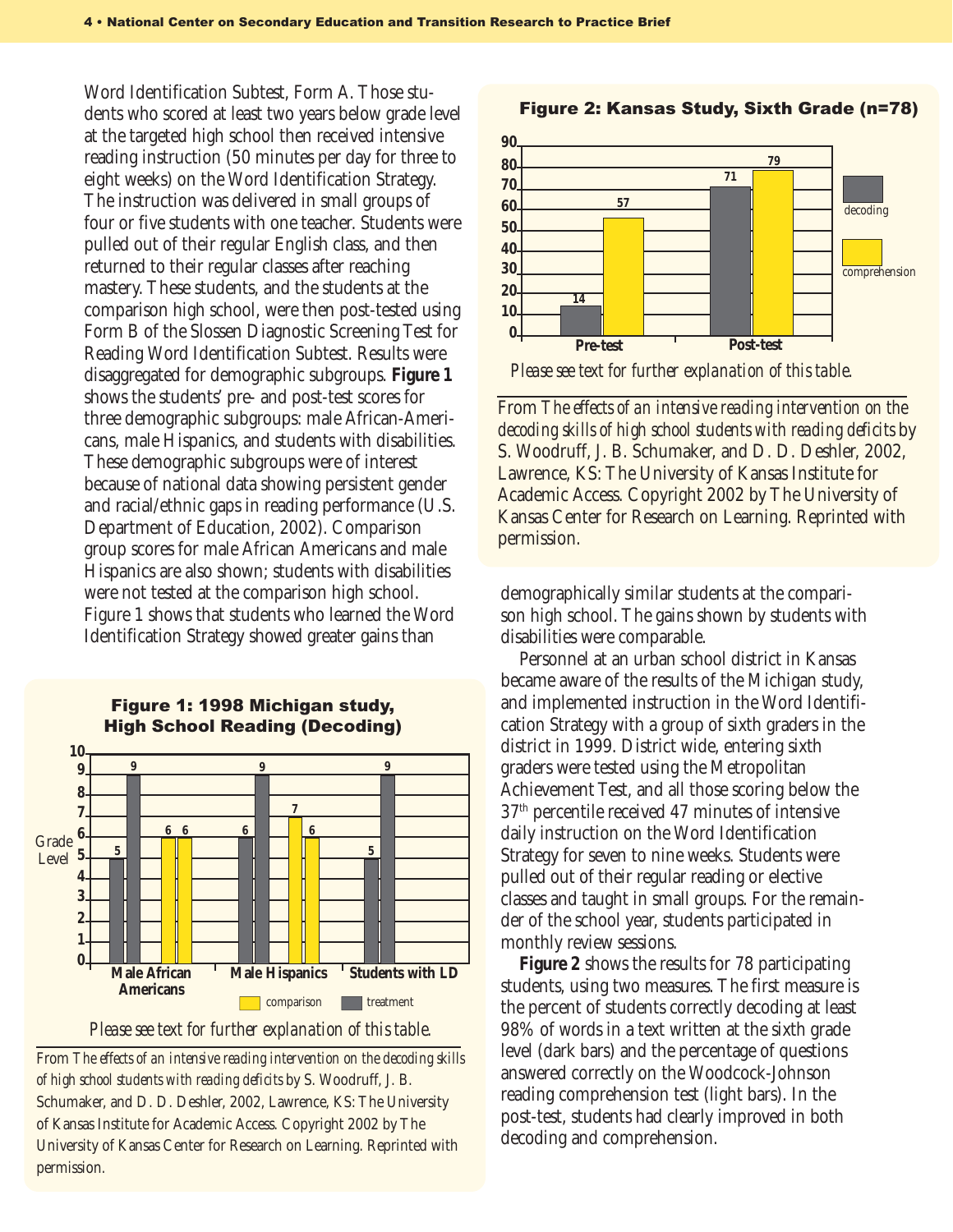The Word Identification Strategy is effective in helping secondary students with learning disabilities to decode and identify difficult words encountered in text. By developing expertise in identifying words, students can improve their success in content-area classes and be better prepared for postsecondary education and the workplace. Teachers need additional training, however, in order to teach the strategy in the most effective manner. Training and materials for SIM are available through the Center for Research on Learning at the University of Kansas. The Word Identification Strategy manual is available only in conjunction with training by a certified SIM instructor. Additional information is available from the University of Kansas Center for Research on Learning at *http://www.ku-crl.org*.

#### References

- Bryant, D. P., Vaughn, S., Linan-Thompson, S., Ugel, N., Hamff, A., & Hougen, M. (2000). Reading outcomes for students with and without reading disabilities in general education middleschool content area classes. *Learning Disability Quarterly, 23*(4), 238-252.
- Deshler, D. D., & Schumaker, J. B. (1988). An instructional model for teaching students how to learn. In J. L. Graden, J. E. Zins, and M. J. Curtis (Eds.), *Alternative educational delivery systems: Enhancing instructional options for all students* (pp. 391-411). Washington, DC: National Association of School Psychologists.
- Ellis, E. S., Deshler, D. D., Lenz, B. K., Schumaker, J. B., & Clark, F. L. (1991). An instructional model for teaching learning strategies. *Focus on Exceptional Children, 23*(6), 1-24.
- Hughes, C. A., & Schumaker, J. B. (1991). Testtaking strategy instruction for adolescents with learning disabilities. *Exceptionality, 2,* 205-221.
- Lenz, B. K., & Hughes, C. A. (1990). A word identification strategy for adolescents with learning disabilities. *Journal of Learning Disabilities, 23*(3), 149-158, 163.
- Lenz, B. K., Schumaker, J. B., Deshler, D. D., & Beals, V. L. (1984). *Learning strategies curriculum: The word-identification strategy*. Lawrence, KS: University of Kansas.
- Conclusions **5** Schmidt, J. L., Deshler, D. D., Schumaker, J. B., & Alley, G. R. (1989). Effects of generalization instruction on the written language performance of adolescents with learning disabilities in the mainstream classroom. *Reading, Writing, and Learning Disabilities, 4*(4), 291-309.
	- Schumaker, J. B., Deshler, D. D., & Denton, P. H. (1984). An integrated system for providing content to learning disabled adolescents using an audio-taped format. In W. M. Cruickshank & J. M. Kliebhan (Eds.), *Early adolescence to early adulthood: Vol. 5 The Best of ACLD* (pp. 79-107). Syracuse, NY: Syracuse University Press.
	- U.S. Department of Education. (2002). *Digest of education statistics 2001* (OERI Publication No. NCES 2002-130). Washington, DC: Author. Retrieved July 23,2002 from *http://nces.ed.gov/ pubs2002/2002130.pdf*
	- Van Reusen, A. K., Bos, C., Schumaker, J. B., & Deshler, D. D. (1994). *Self-advocacy strategy for education and transition planning*. Lawrence, KS: Edge Enterprises.
	- Woodruff, S., Schumaker, J. B., & Deshler, D. D. (2002). *The effects of an intensive reading intervention on the decoding skills of high school students with reading deficits.* Lawrence: The University of Kansas Institute for Academic Access.

#### Web Resources

#### **Institue for Academic Access (IAA)**

*http://www.academicaccess.org*

This Web site, a collaborative project of the University of Kansas and the University of Oregon, has several articles about SIM in the IAA Online Library.

#### **Southwest Educational Development Laboratory, Reading Resources**

#### *http://www.sedl.org/pubs/reading16/7.html* This site includes resources on reading research and assessment, and a link to the document, "Building Reading Proficiency at the Secondary Level: A Guide to Resources," which includes a section on word analysis strategies.